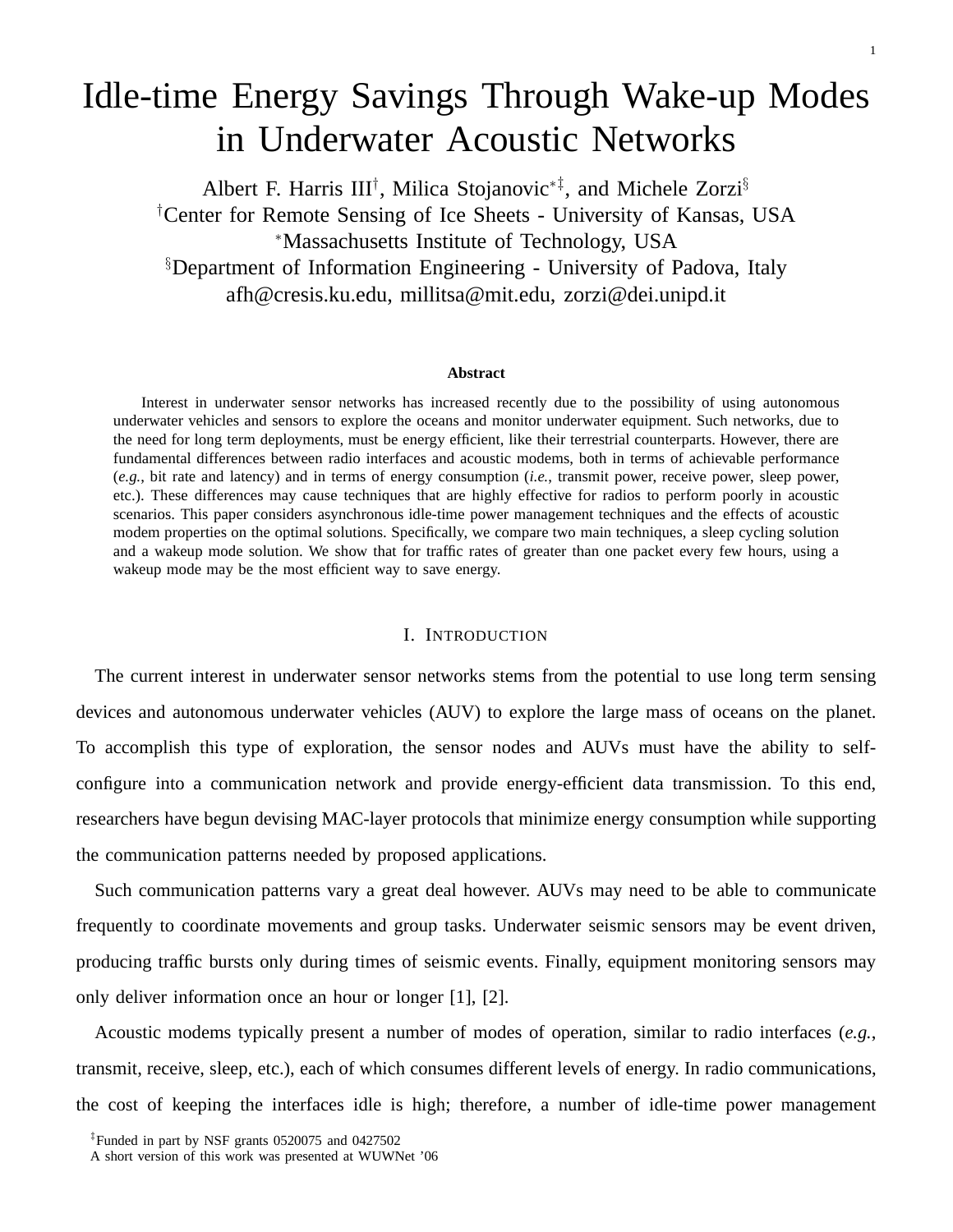solutions have been devised  $[3]$ ,  $[4]$ ,  $[5]$ ,  $[6]$ ,  $[7]$ ,  $[8]$ ,  $[9]$ ,  $[10]$ ,  $[11]$  to conserve energy during times of no communication. It is natural to attempt to use these same methods for energy conservation in underwater sensor networks. However, there are significant differences between acoustic modems and radios, making it doubtful whether previous conclusions will be valid for the underwater environment.

The relative costs of various interface modes are significantly different for acoustic devices than for radios. While typical radio interfaces [12] have similar costs for transmitting, receiving and idling, acoustic modems have very high transmission costs with respect to receive costs, and have very low idle costs. This implies that certain trade-offs worthwhile for radios may be too costly for acoustic modems. Furthermore, capabilities inherent in acoustic modems (*e.g.*, the possibility of an ultra-low power receive state) may cause solutions that were too expensive for radio to be justifiable in an underwater network.

The physical deployments of underwater sensor networks are also potentially very different than those of radio-based networks. The node density of terrestrial sensor networks is usually assumed to be very high, while the node density of underwater sensor networks is expected to be considerably lower due to different application requirements and to the fact that underwater sensor nodes are significantly more expensive to acquire and deploy (*e.g.*, consider a network of unmanned underwater vehicles or geosensing devices). Additionally, the number of hops to a sink in a terrestrial network might be quite high. On the other hand, due to the long latencies, in underwater networks the number of hops is expected to be minimized to keep delays down [1], [2].

All of these factors mean that a straightforward application of terrestrial idle-time power management techniques to underwater sensor networks might result in suboptimal performance. Therefore, a careful evaluation of the impacts of the differences between these two environments on such techniques is required to guide the design of energy efficient protocols.

The main contribution of this work is an evaluation of idle-time power management techniques for underwater sensor networks. Through an extensive simulation based on the energy consumption of various modes for acoustic modems, we show that for sensors that transmit data with a period on the order of minutes to a few hours, idle-time power management techniques that increase the needed transmission time perform poorly. As an alternative, we investigate the use of a wakeup mode. Wakeup radios are not a new idea, but they have not yet been adopted due to the fact that their implementation requires new hardware and this technology may not be mature enough. Furthermore, it is possible that the savings achievable through this hardware will not be compelling enough to justify its use. Essentially, in the wireless radio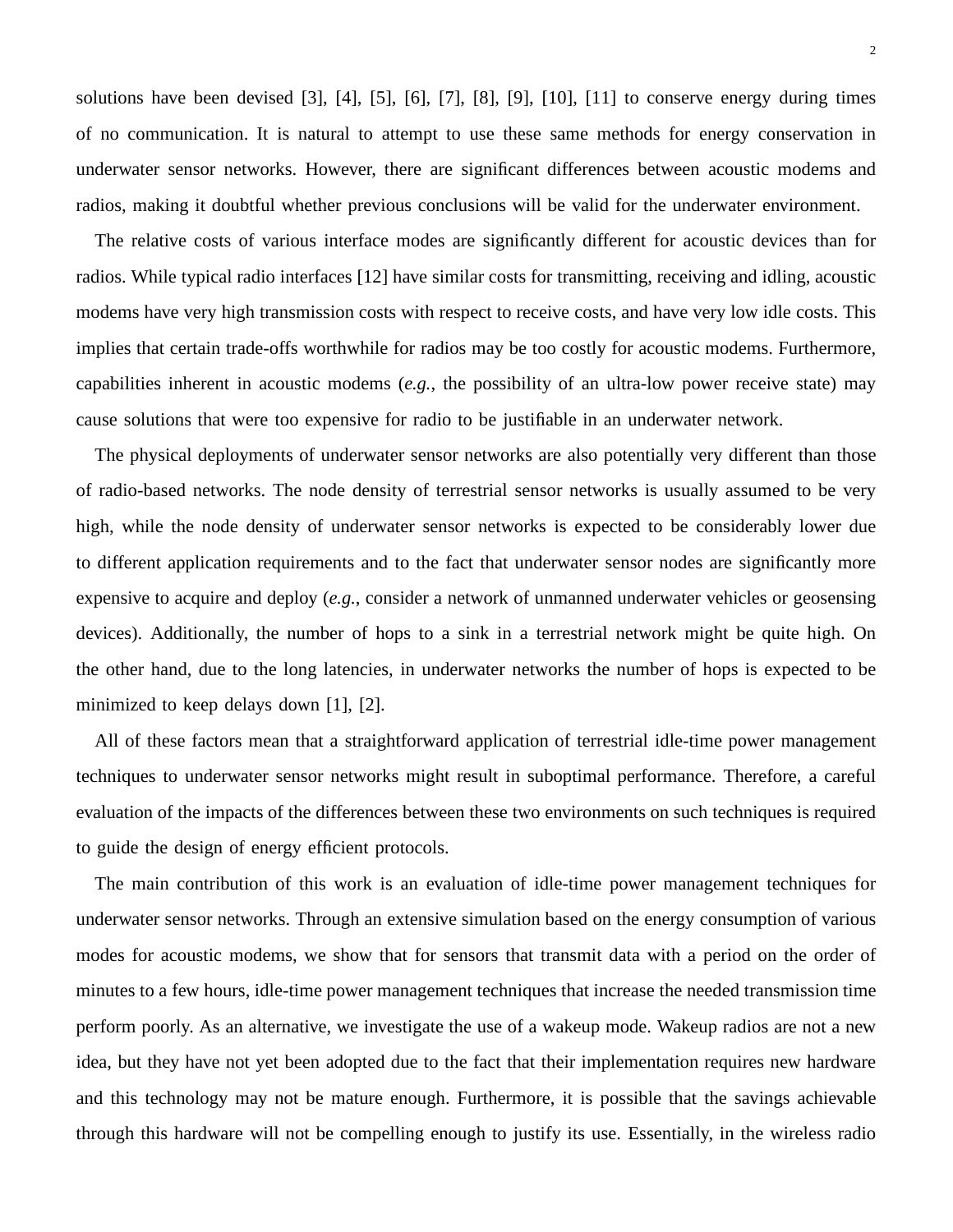world, wakeup modems do not produce significant results, which has led to quite a bit of time designing sleep cycling algorithms. We show in this work that for the underwater acoustic environment, the case is different and that wakeup modes improve performance significantly in these scenarios.

We also present an evaluation of four protocols via simulation. The baseline is a protocol that uses no sleep or wakeup state during idle times. The other three protocols are an optimal sleep protocol, our proposed wakeup mode protocol, and STEM [7] (a sleep cycling protocol that does not require synchronization). There are two essential metrics that can be used to evaluate sensor network performance in terms of energy efficiency. The first metric is total energy consumption. This metric shows the total amount of energy consumed throughout the network. The second is the time to first node death. This metric can be important in networks that are not very dense, in which the death of a single node may cause the network to become disconnected. Depending on the application, other similar definitions (*e.g.*, time to death of a given fraction of nodes) could also be used. The simulations show that even for situations where STEM outperforms the wakeup modem in terms of total energy, it still causes the maximum single-node energy consumption to be much greater, decreasing the time to the first node death.

The rest of this paper is organized as follows. Section II presents the properties of radio interfaces and some protocols used for idle-time power management. Section III presents the characteristics of acoustic modems and presents their impact on idle-time protocols. Section IV presents our evaluation of these protocols over different network traffic patterns for acoustic modems. Finally, Section V presents some conclusions and future directions.

#### II. RADIO COMMUNICATION

Wireless networking research has long focused on increasing the energy efficiency of the communications protocol stack due to the relatively high cost of the wireless interfaces compared with the rest of the mobile system. Early work focused on adapting the transmit power level to reduce the energy spent during transmission [13], [14], based on the belief that the cost of transmission far exceeded the cost of remaining idle. Furthermore, there is a direct trade-off between transmit energy and distance reachable, as higher transmit powers yield greater transmission ranges. However, this relationship is not linear; therefore, it is possible to save energy by transmitting over short distances, using a greater number of hops to reach the final destination.

The problem with using transmit power control for saving energy is that the amount of energy consumed by actual wireless interfaces is typically dominated by the power needed to keep the electronics on the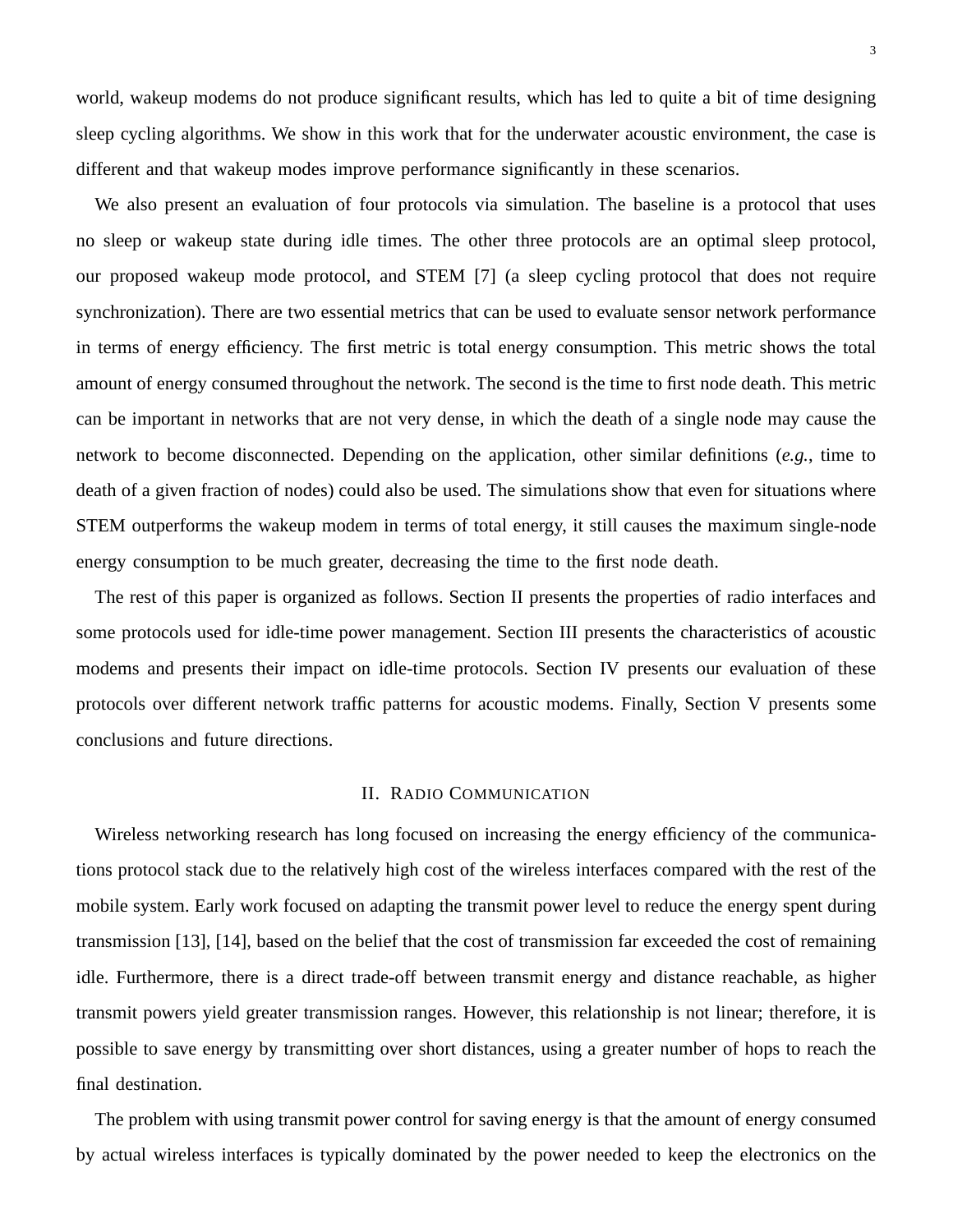card active, transmit power can only vary in a 100 mW range, while the power to keep the card in transmit mode is 2,140 mW). Furthermore, these interfaces consume nearly as much energy in receive and idle mode as in transmit mode (*e.g.*, for Cisco Aironet 350 interfaces [12].

This observation led researchers to look for methods to place the interfaces into a low-power sleep mode, conserving the energy needed to keep the RF circuitry on. This type of solution was further encouraged by two facts. First, terrestrial sensor network scenarios normally include very dense node placement. Typically a large number of sensor nodes can be put into a sleep state without significantly affecting the overall network coverage. Second, most of the interfaces available provide a low-power sleep mode (see Table I). The challenge in designing sleep schemes lies in the fact that interfaces in a "sleep" modes are completely deaf. For radio technologies, the only way for a modem to receive a signal is to be in the full receive mode. Therefore, some method to wake the cards up is required. Such methods can be broadly divided into two categories: sleep cycling and wake-up radio.

# *A. Sleep Cycling*

The majority of algorithms for facilitating the use of low-power sleep modes involve finding a way to build node sleep schedules that maintain a reasonable throughput. The difficulty in such schemes lies in the fact that the more time a node spends in sleep mode, the more likely that node is to miss a transmission. The cost of such sleep node cycling is either increased delay in the network (packet reception is delayed until the intended receiver is awakened), or in wasted energy due to the increased transmission activity needed to wake up nodes from sleep states.

The goal of sleep cycling solutions is to provide a backbone so that the communication throughout the network is not interrupted. To this end, a number of solutions have been suggested. Proactive solutions attempt to build and maintain such a backbone, selecting an active set of nodes that cover the entire network, and then rotating this set of active nodes to maximize the time before the first node in the network runs out of energy. Solutions such as GAF [10] and SPAN [5] use location information to build such active sets. In such solutions, although nodes are removed from the active set based on some measure of utility [3], [4], [9], in general, many nodes will be kept awake even if they are not actively participating in communication.

Reactive solutions [7], [8], [15], [11], [16] choose nodes that should be awake based on communication patterns or active routing needs. The goal of these protocols is to minimize the number of nodes that are awake and not actively forwarding data in the network. Such solutions rely on a power save mode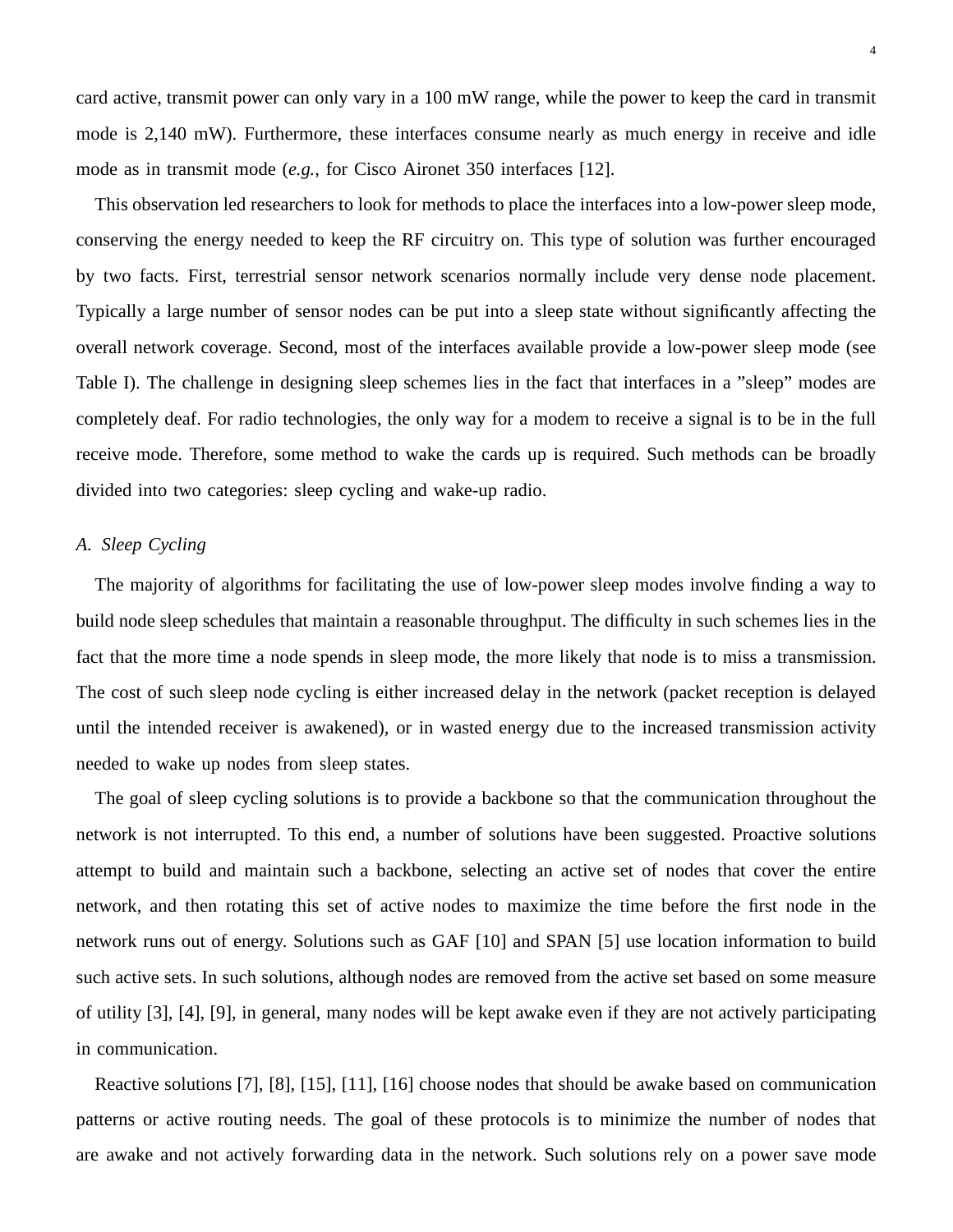schedule that periodically wakes up nodes to listen for communication and attempts to balance this tradeoff between maximizing sleep time and minimizing the chance that nodes are asleep during forwarding requests.

One example of a reactive solution is STEM [7]. STEM has a low duty cycle sleep state. A sender first transmits a beacon in such a way that it is guaranteed to contact the intended receiver within some bounded average beacon time. When the receiver wakes up and hears the beacon, it informs that sender that it is awake and prepares to receive data. STEM trades off increased sleep time for increased average beacon length (*i.e.*, increased average transmission time). This trade off is common among such asynchronous sleep schedule solutions and saves energy when the transmit and idle energy consumptions are on the same order. The higher transmit costs seen in acoustic devices lead to a different trade off, as discussed in Section III-A.

#### *B. Wakeup Radio*

Wakeup radios aim to avoid causing extra network delay or incurring energy cost due to the need for a beacon signal by placing the main radio in a sleep state and using an ultra-low power radio to wake it up. This avoids the need for complex scheduling and can maintain a high level of energy savings.

A number of solutions have been presented that suggest the use of a secondary, low-power radio to wake up the main radio [17], [18], [19]. These solutions benefit from having an essentially "perfect" sleep schedule, where nodes are asleep during all times when they are not needed for active communication. The Minibrick [19] is an implementation of such a device, with ultra-low power transmit and receive states (see Table II).

However, the wakeup radio solution has not yet been widely adopted. This could be due to a number of factors: wakeup radio solutions require extra hardware that cannot be used for anything else, the gains over sleep cycling solutions may not be large enough to motivate the hardware's inclusion in commercial devices, etc. Therefore, the most widely used techniques for energy savings in wireless sensor networks are still based on sleep cycle methods.

## III. ACOUSTIC MODEMS

Today's acoustic modem technology includes commercially available modems (*e.g.*, the Teledyne-Benthos modem [20] and the Link-Quest modem [21]), as well as those developed for research purposes,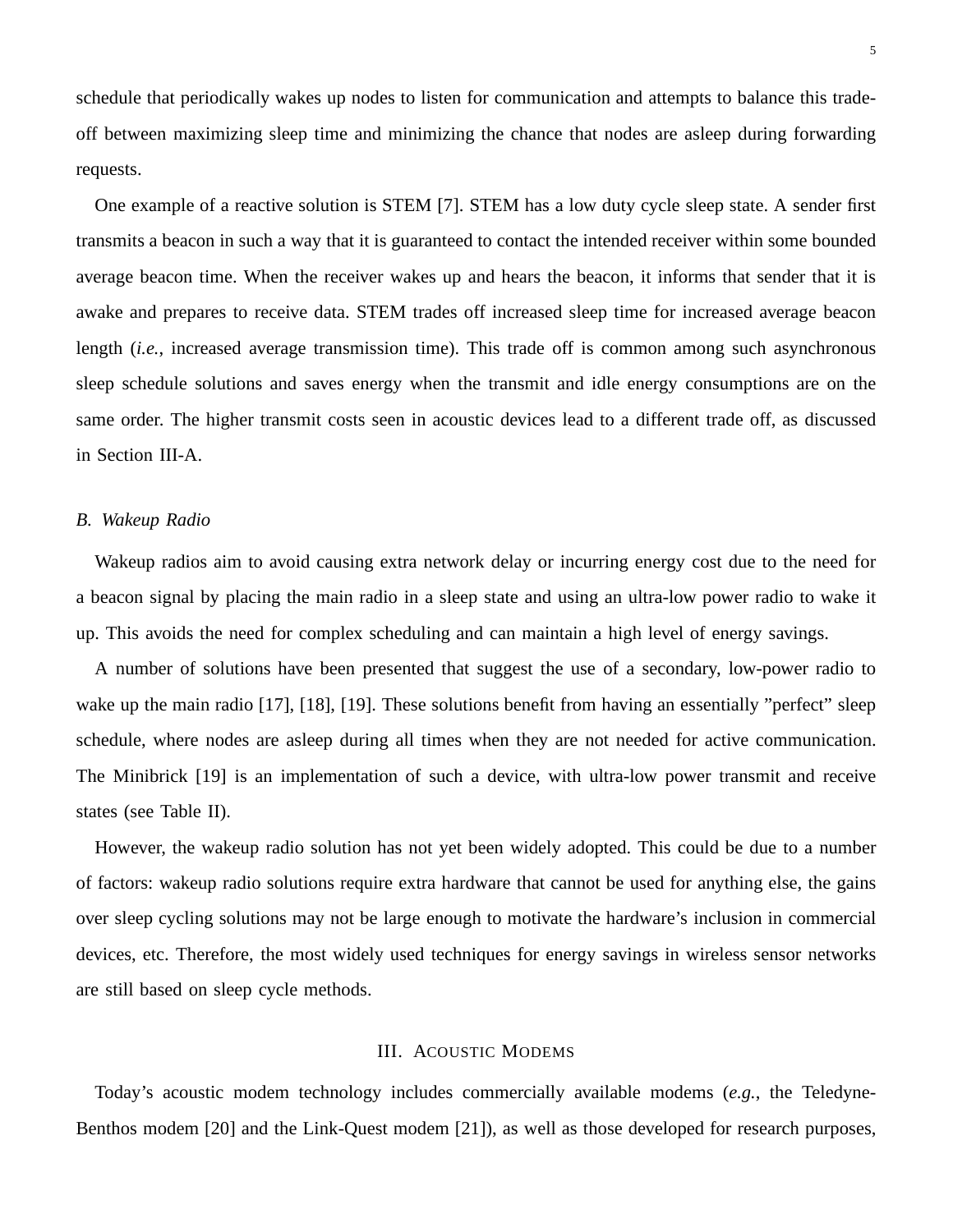such as the Woods Hole Oceanographic Institution's (WHOI) modem [22]. Heidemann, *et al.* [2] have begun developing a modem with very low power characteristics.

The WHOI acoustic modem has two basic modes of operation: low rate and high rate. Low rate transmission/detection is accomplished using FSK modulation and noncoherent detection, with a bit rate of 80 bits per second (bps). High rate transmission is accomplished using PSK modulation and coherent detection, with a variable bit rate between 2,500 and 5,000 bps.

The modem includes the main processor and the co-processor, which perform the signal processing functions needed at the physical layer and the MAC layer in the current implementation. The modem is coupled to the transducer, where electrical signals are converted into acoustical ones and vice-versa.

The main processor is used to generate the signals for transmission, and to receive the low rate signals. Detection of high rate signals requires adaptive equalization and multichannel combining, which are computationally intensive operations. These functions are implemented in the co-processor, which is engaged only when the modem is receiving high-rate signals.

The modem can be in one of the following states, each of which is characterized by different power consumption (see Table III for a summary).

- 1) Transmit. To transmit, the modem typically consumes between 10 and 50 W, less for shorter, and more for longer distances. For example, at 50 W, an acoustic signal power of 185 dB re  $\mu$ Pa<sup>1</sup> can be generated, which is sufficient for transmission over several kilometers in shallow water [22]. The modem can also be used to transmit over very short distances on the order of a few hundreds of meters, using lower transmission powers.
- 2) Listening. When in the listening state, the modem consumes 80 mW. In this state, the modem is waiting for a packet. A packet arrival is detected by receiving a packet preamble. The packet preamble also contains the information on the type of signal that is following, such as type of modulation, packet length, etc.
- 3) Receiving, low rate. To receive a data packet modulated using FSK (low rate) the modem consumes 80 mW. The processor performs noncoherent detection in this case, which requires no more power than needed for active listening.
- 4) Receiving, high rate. To receive a data packet modulated using PSK (high rate), the modem consumes 3 W. The co-processor must be engaged to perform coherent signal detection in this case, which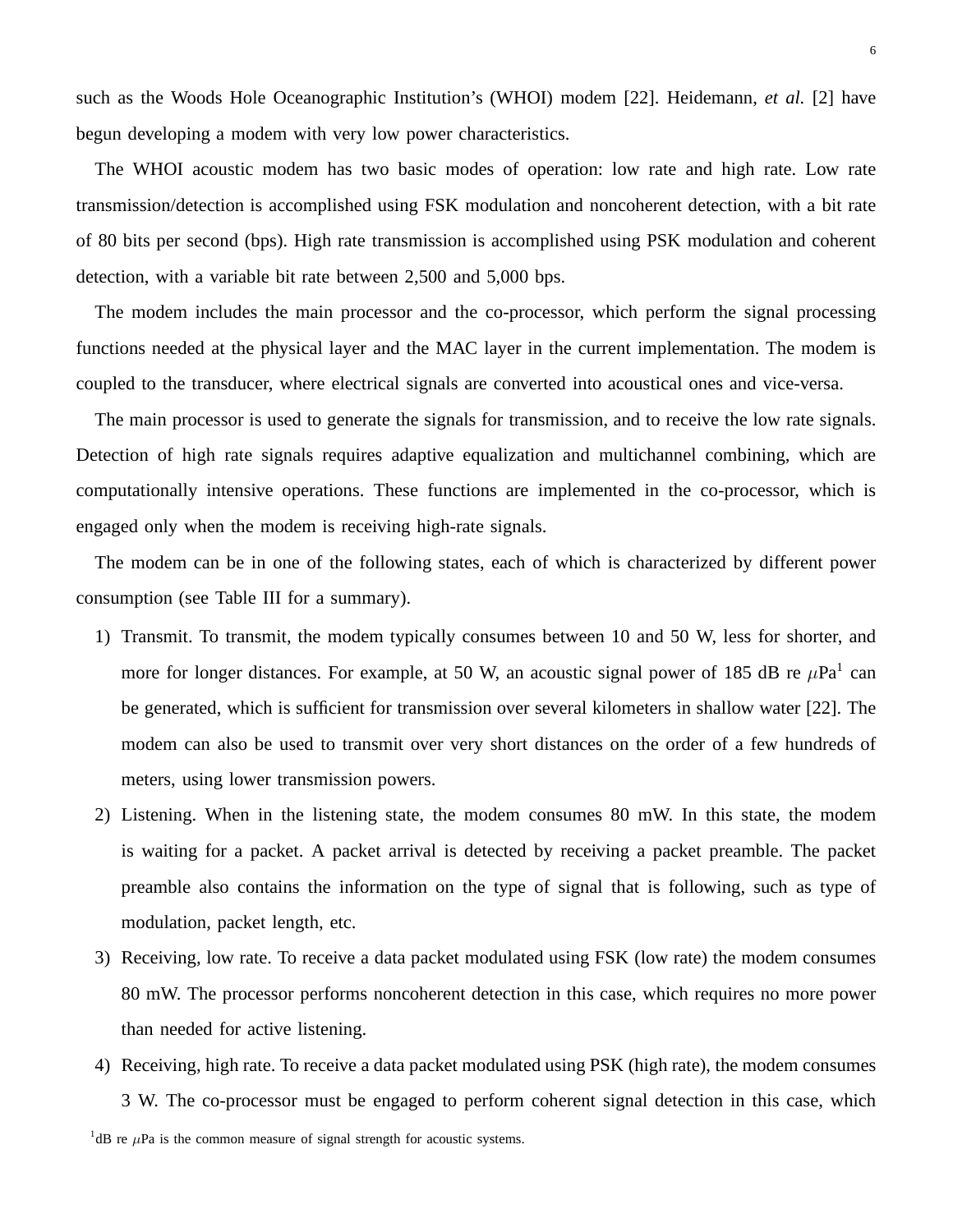requires more power than needed for noncoherent detection.

5) Sleep. The modem is turned off in this state and is not capable of detecting signals.

Switching from one state to another happens almost instantaneously, except for several hundred milliseconds that are needed to power up the co-processor. No extra power is required to switch from one state to another [22].

The large difference in the power needed to transmit an acoustic signal and that needed to receive and process it motivates the search for a suitable MAC/topology control protocol for use in an underwater sensor network. Two of the main performance metrics for MAC protocol evaluation are throughput efficiency and energy efficiency. While the throughput efficiency remains fundamentally limited by the long propagation delay of acoustic signals [23], [24], significant savings in energy consumption can be obtained through minimizing the amount of time the modem spends in transmit mode. Minimizing the energy consumption is especially important in underwater networks of fixed nodes, which are batterypowered and intended for long-term deployment.

Although the applications of underwater sensor networks are still evolving, one can envision at least two types of applications: event-driven and periodic sensing. The two types of applications imply different traffic patterns. In this work, we focus on a network of sensors whose task is to constantly sense their environment and report their findings to an end node. The rate at which the information is generated (*i.e.*, the number of packets per second per node and the node density) determines the level of network activity that must be supported. In this work, we analyze and compare four different protocols for varying traffic generation rates.

# *A. Sleep Cycling*

It has been suggested [2] that underwater sensor networks should have supernodes every few tens of nodes to help minimize the time for data collection, depending on the application. Networks of mobile unmanned vehicles will likely be even more sparse, due to the high cost of building and deploying them.

This poses an immediate difference with radio networks. Each node in an underwater sensor network is likely to be vital to the connectivity of the network. Therefore, any proactive method that attempted to keep a backbone awake at all times would likely have all of the nodes awake 100% of the time. Furthermore, any sort of randomized wakeup sequences would also perform poorly due to this expected low node density.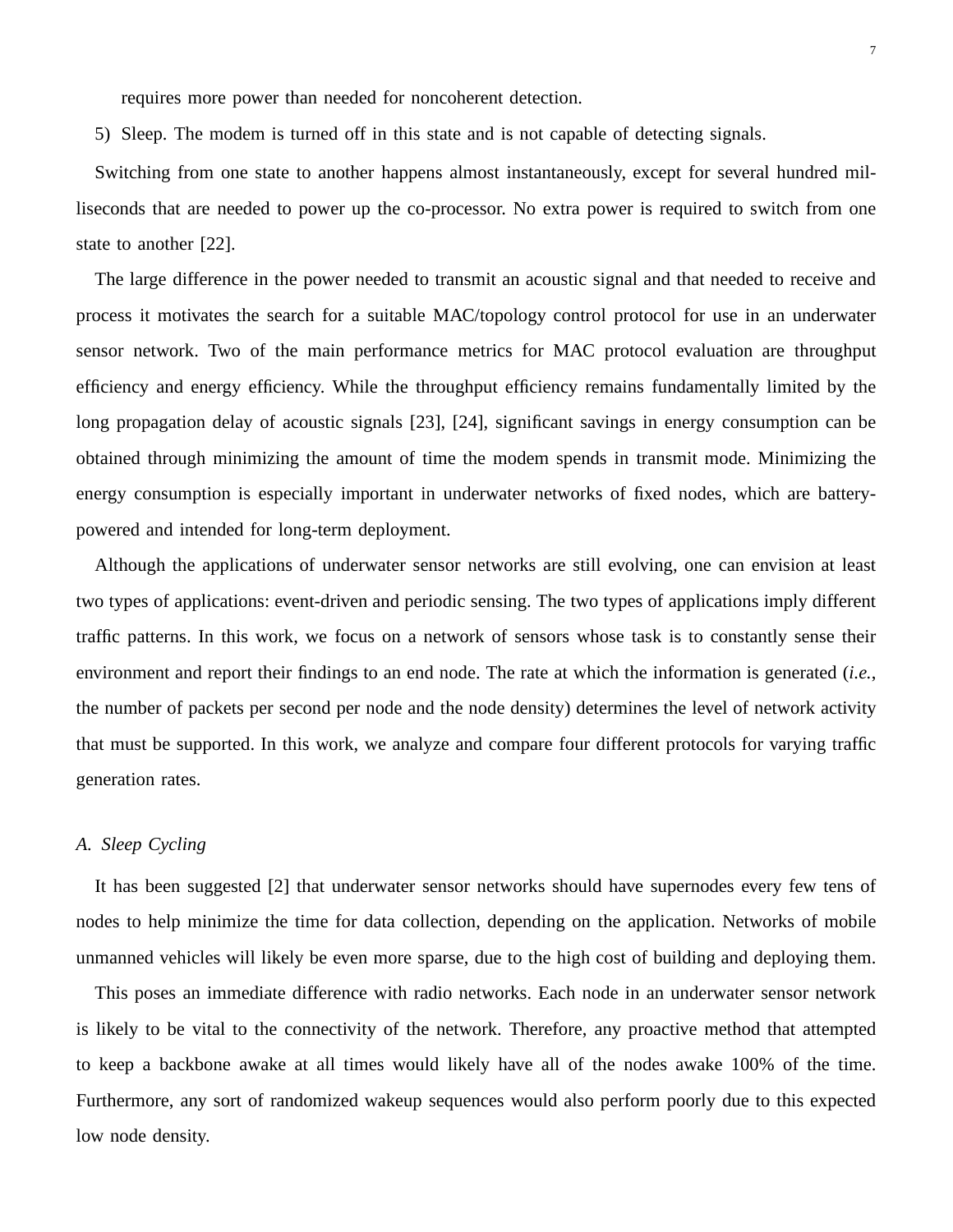On the other hand, reactive schemes also are not ideal. First, most of these schemes increase the delay until a node can receive data. The effects of this sort of delay increase are magnified in an event driven network, where timely delivery of packets could be critical. Second, many of these schemes require a sender to transmit a wakeup beacon in such a way that it is guaranteed to be received, often by repeated transmission. But for acoustic modems, transmission is much more expensive than any other mode, causing such beaconing to potentially outweigh the savings gained by being in sleep mode.

Essentially, any reactive scheme must have a way to wake up a sleeping node. Most of these schemes use some type of low duty cycle wakeup for nodes to listen for incoming transmissions [7], [8], [15]. Senders are required to transmit a beacon, or request to transmit, in such a way that the intended receiver is guaranteed to hear it .

Consider a sleep cycle where  $T_{rx}$  is the time that a receiver is listening (see Figure 1). Then it is clear that only if the beacon falls within  $T_{rx}$  will the node be successfully awakened. For a given interval T,  $T_{sleep} = T - T_{rx}$ . Let the beacon be of length B and the inter-beacon time be  $B_l$  (the receiver must respond in this time). Schurgers *et al.* [7], show that the average time a sender will spend sending beacons  $(T_b)$ is as follows:

$$
T_b = \frac{T + (B + B_l)}{2} \tag{1}
$$

This demonstrates a basic trade-off between the amount of time spent sleeping and the amount of time spent sending beacons. However, for acoustic radios, where the transmit energy consumption is so large, these beaconing periods can consume a large amount of energy.

Consider the case where  $T_{rx} = 225$  ms and  $B + B_l = 150$  ms. For the node to sleep for 75% of the idle time, the average time it will be sending beacons is nearly 300 ms [7]. These numbers are reasonable for radio networks but would be larger for acoustic modems due to the increased latencies, having the effect of further increasing the energy consumption. Even at the lowest transmit power of 10 W, the 300 ms transmission for the sender and 75 ms listening time for the receiver translate to 3,750 mJ consumed to wake up the node. This is nearly one minute of standard idle time; therefore, if the generated traffic is about a packet a minute or more, there is no benefit in adopting a sleep cycle of this kind. Now, consider the possibility of having an ultra-low power wakeup mode consuming only 500  $\mu$ W, such as the one being developed by Heidemann, *et al.* [2]. The energy spent beaconing then translates to over 2 hours of wakeup mode time, making the wakeup protocol even more advantageous, except for very low traffic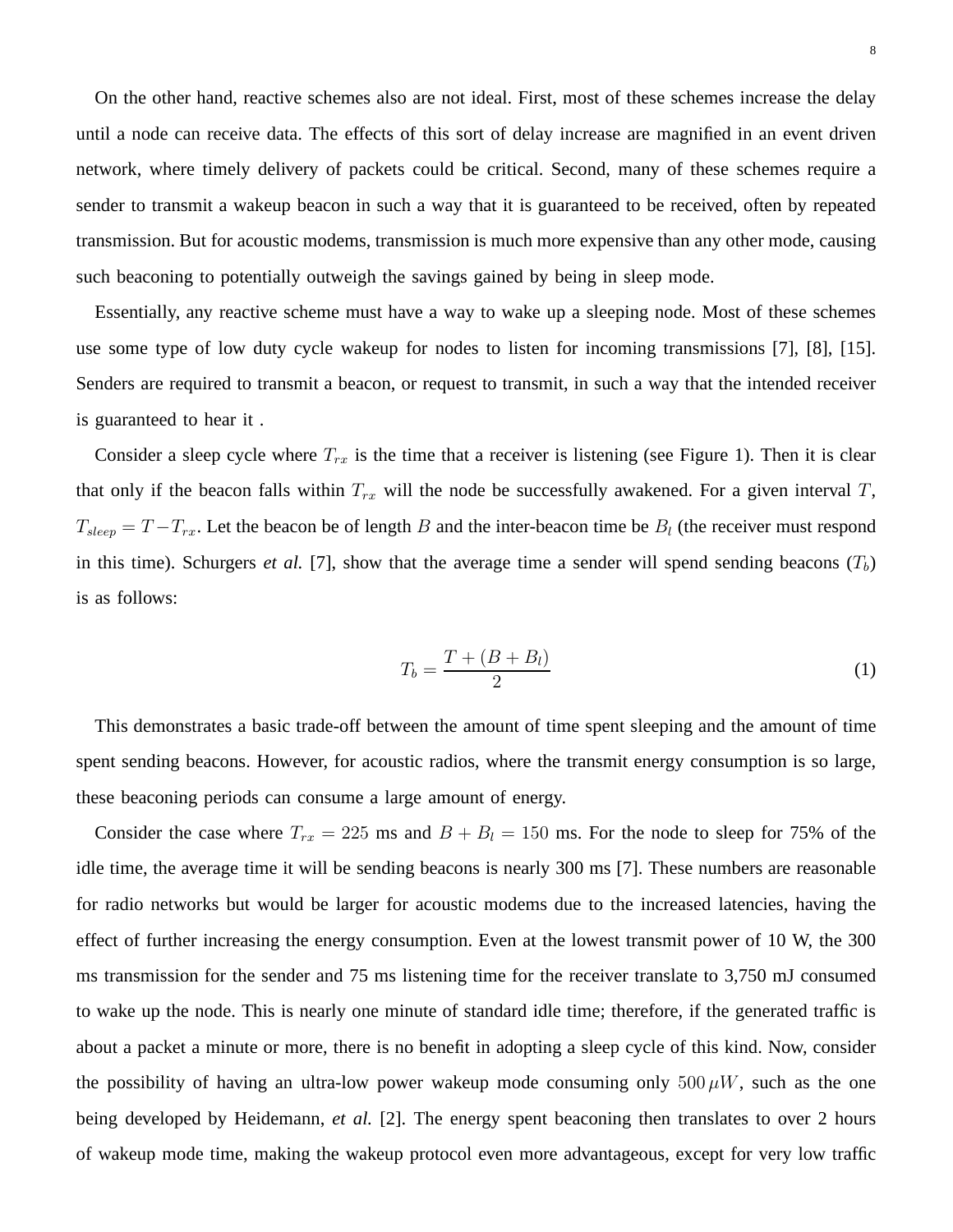scenarios. In our numerical results, we will use a CSMA-based MAC protocol. A detailed comparison among different MAC schemes (including scheduled TDMA-based MAC) is left for future research, as in this paper we focus on evaluating the potential for energy savings via sleep modes or wakeup modes rather than on the optimization of the MAC protocol actually followed by the nodes when they are awake.

## *B. Acoustic Wakeup*

The ability of acoustic modems to implement an ultra-low power wakeup state yields another option. In the case of radio, the extra hardware and difficulties in implementation may outweigh the benefits; however, for certain traffic patterns, we expect such a mode would yield significant savings over sleep cycling methods. Essentially, the amount of energy saved by transitioning into a low power sleep mode must outweigh any energy expended to wake up intended receivers for asynchronous sleep cycling solutions to be efficient. Because transmit power is so high for acoustic modems and idle energy is so low, this sleep time must be significantly longer than for radio sensor networks.

Additionally, implementing wakeup modes in acoustic modems is considerably easier. First, no extra transducer is needed, reducing the cost of implementation. Recall from Section III that a 500  $\mu$ W wakeup mode is described using very simple decoding. In principle, it is possible to design a signal that requires only very simple processing. This type of signal is likely to rely on a set of tones, or a chirp, that are amenable to low-complexity processing.

In the next section we compare the effects network traffic patterns on the energy efficiency of various sleep mechanisms. These results demonstrate that it is worthwhile to implement wakeup modes in acoustic modems given the significant energy savings achievable over sleep cycling solutions.

## IV. ACOUSTIC WAKEUP AND ENERGY

# ANALYSIS

The goal of the following evaluations is to determine when a wakeup state is preferable to a sleep cycling solution for underwater sensor networks. To this end we compare four protocols.

- 1) Standard Idle. This protocol simply stays in idle state and never transitions to a sleep or wakeup mode.
- 2) Optimal Sleep. This protocol transitions immediately into a sleep mode and only wakes up during active transmission and reception.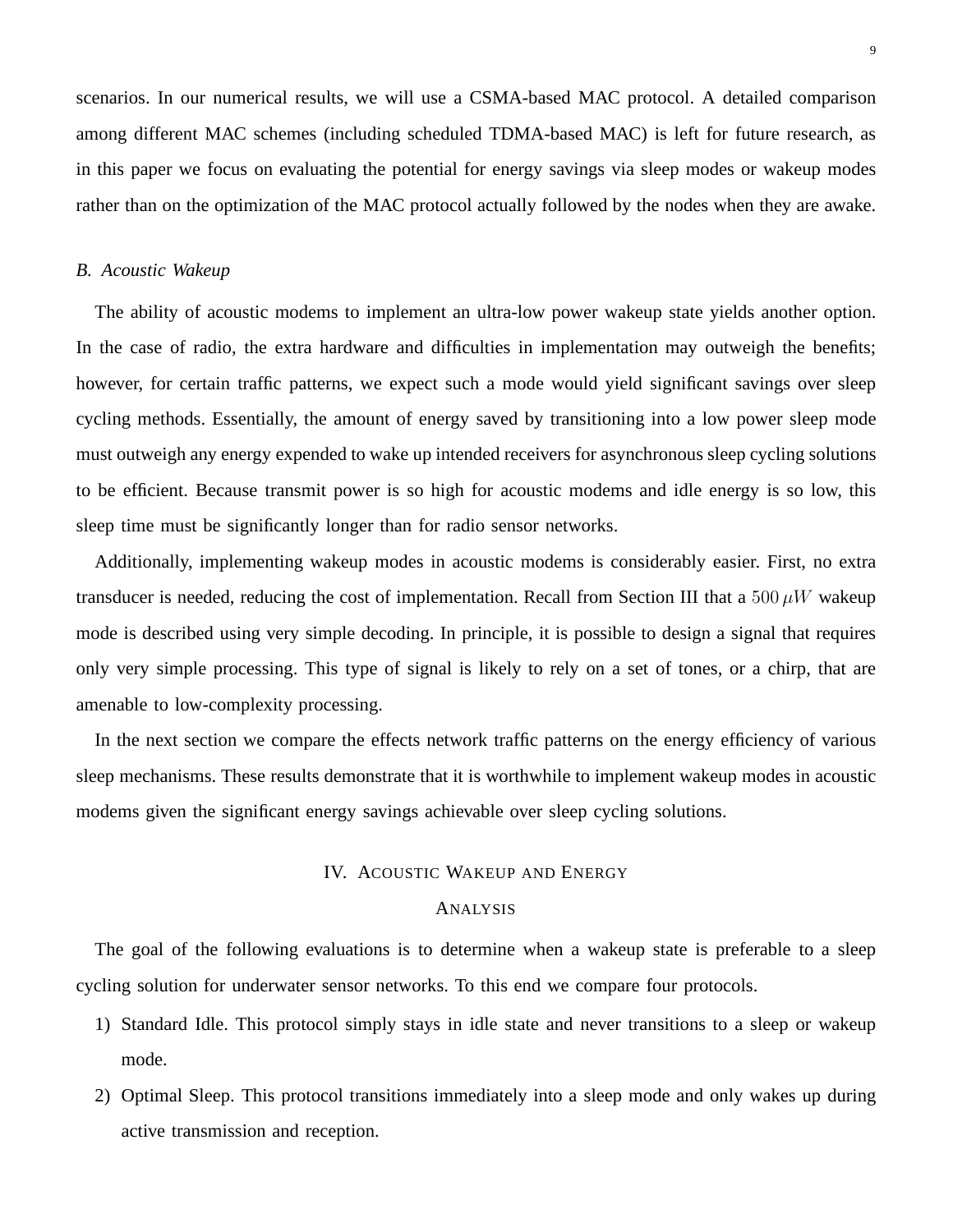- 3) STEM [7] uses a sleep schedule, as described in Section III-A for receivers to transition in and out of sleep mode. If a wakeup signal is received, the receiver sends a "ready to receive" message to the transmitter and transitions into the active listening state.
- 4) Wakeup Mode. This protocol transitions into an ultra-low power wakeup mode after transmission and reception.

There are a number of ways to evaluate the impact of protocols on energy consumption in a sensor network. One method is to evaluate the total energy consumption in the network for various traffic patterns. Another method is to evaluate the time to first node death (or more generally the time until a given percentage of nodes die), which corresponds to evaluating the maximum energy consumption across nodes. We choose to look at both of these metrics in the following study.

### *A. Simulation Setup*

We used the ns2 simulator [25] augmented with our underwater extension [26] to run our experiments. To account for energy consumption, ns2 is augmented with an energy model of the four protocols in various states using the values in Table III with a 10 W transmit power, presenting a worst-case for our protocol using the WHOI micromodem. The network covers an 1000 m by 1000 m area, in which 25 nodes are deployed randomly. We further modified the ns2 physical layer and propagation model to approximate the properties of the WHOI acoustic modem. A CSMA MAC layer is used and routing is done via directed diffusion [27]. For our evaluations, we use the average of 20 runs for each set of parameters tested. The resulting 95% confidence intervals are within  $\pm 2\%$  of the values shown.

#### *B. Evaluation*

In this section, we evaluate the performance, in terms of energy consumption, of the four protocols discussed above in two different situations: under different traffic generation rates, and as the cost of the wakeup mode increases.

As the interval between events in the network increases, the amount of possible sleep time increases. Therefore, idle-time power management solutions should save larger amounts of energy for longer traffic generation intervals. Figure 2 shows the energy consumption of the entire network for each of the four protocols as the interval between sensing events ranges from one second to one minute per node. Each value is normalized to the energy consumption of the entire network for the standard idle protocol. As can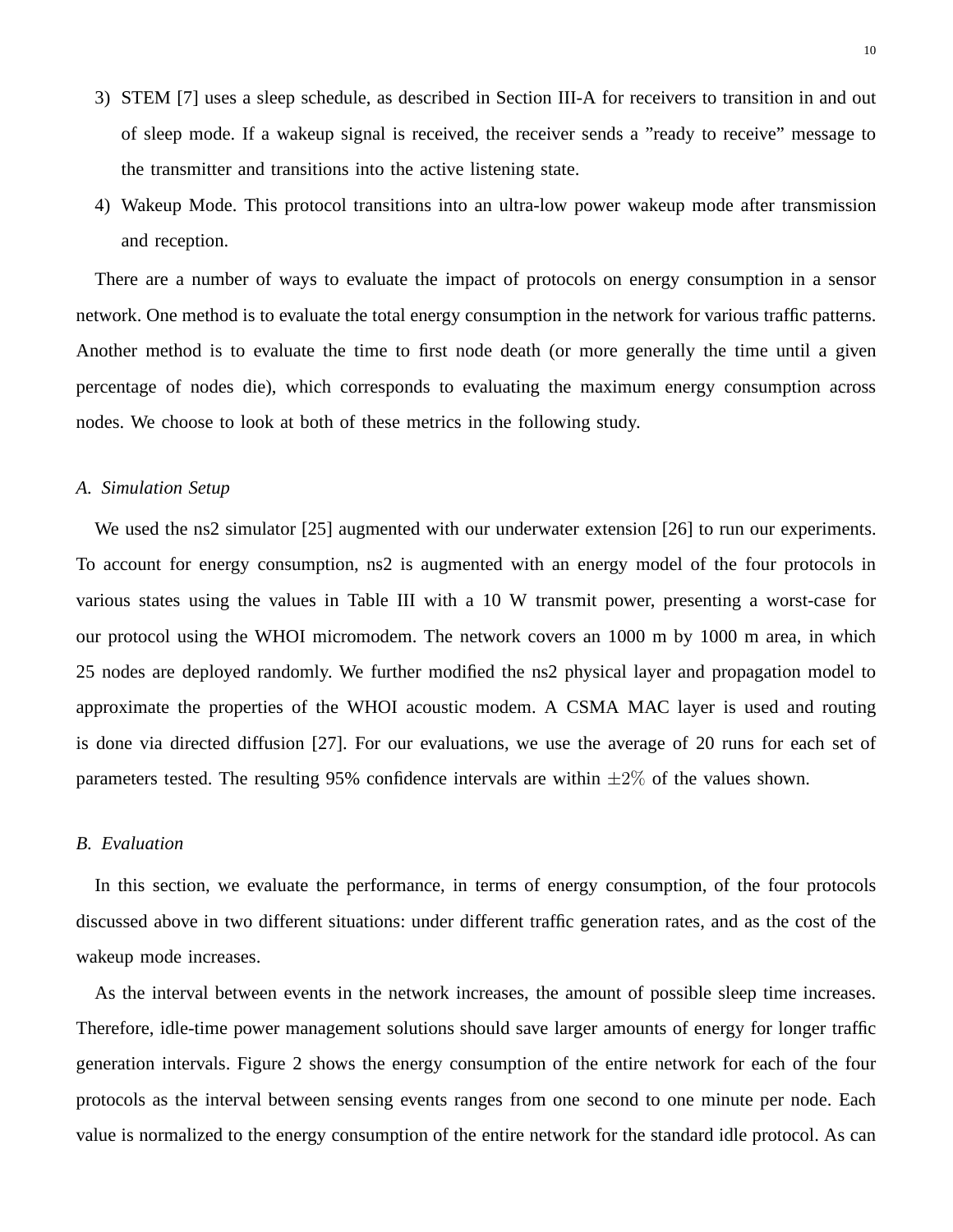be seen, the wakeup mode protocol performs almost optimally. This is because the wakeup radio consumes almost no energy and does not require any additional transmission. STEM, however, due to the probability that a wakeup signal will be transmitted for some portion of the sleep interval, uses significantly more energy. Similar curves for times up to 4 hour intervals were roughly the same (*e.g.*, for a four hour interval, STEM: 0.76, Wakeup: 0.55, Optimal: 0.54), with STEM always consuming more energy due to increased transmission times. It is worth pointing out that this represents a worst-case for idle management solutions since in such a sparse network, virtually all nodes are needed for forwarding traffic.

The primary reason why STEM performs so poorly is that the transmit mode energy consumption of the acoustic modem is so high (in this case 10 W) that sending the wakeup beacon is very costly. Therefore, nodes that send the most traffic have much greater costs than the rest of the nodes. The greatest amount of energy consumed by a node is depicted in Figure 3. Increasing a single node's energy consumption is another definite drawback of any sleep cycling solution that increases the transmission time needed to send data. As can be seen in this figure, certain nodes have their energy expenditure increased dramatically over the average network energy consumption. This will lead to rapid node failure. If the underwater sensor networks are sparse, then this will rapidly result in network segmentation. Using a wakeup radio again keeps the energy consumption very close to optimal.

The main reason why the wakeup mode protocol performs so near optimal for these situations is the extremely low power used. A fair question to explore is: How low does this power have to be? To answer this we again look at the same scenario, but this time fix the sensor event frequency at once per minute per node and vary the power of the wakeup mode between 1 mW and 80 mW (the cost of idle mode). Figure 4 depicts the total energy consumption of the network. For this traffic rate, the wakeup mode protocol outperforms STEM for powers lower than about 50 mW. Recall the  $500\mu W$  figure used early, even if this number were off by a factor of 10, there would still be very significant gains. As the time between sensor events increases, this value decreases; however, for events happening more often than every few hours, the wakeup radio still has the potential to outperform STEM.

Even for wakeup mode levels where STEM outperforms wakeup mode in overall energy consumption, the highest node energy consumptions are still higher (see Figure 5). This means that the problem of causing the early death of a node still exists. This is due to the fundamental trade-off used by unsynchronized sleep cycle solutions (increased transmission time for increased sleep time). When the transmit and idle costs are close to each other, this trade-off makes sense. However, with the cost associated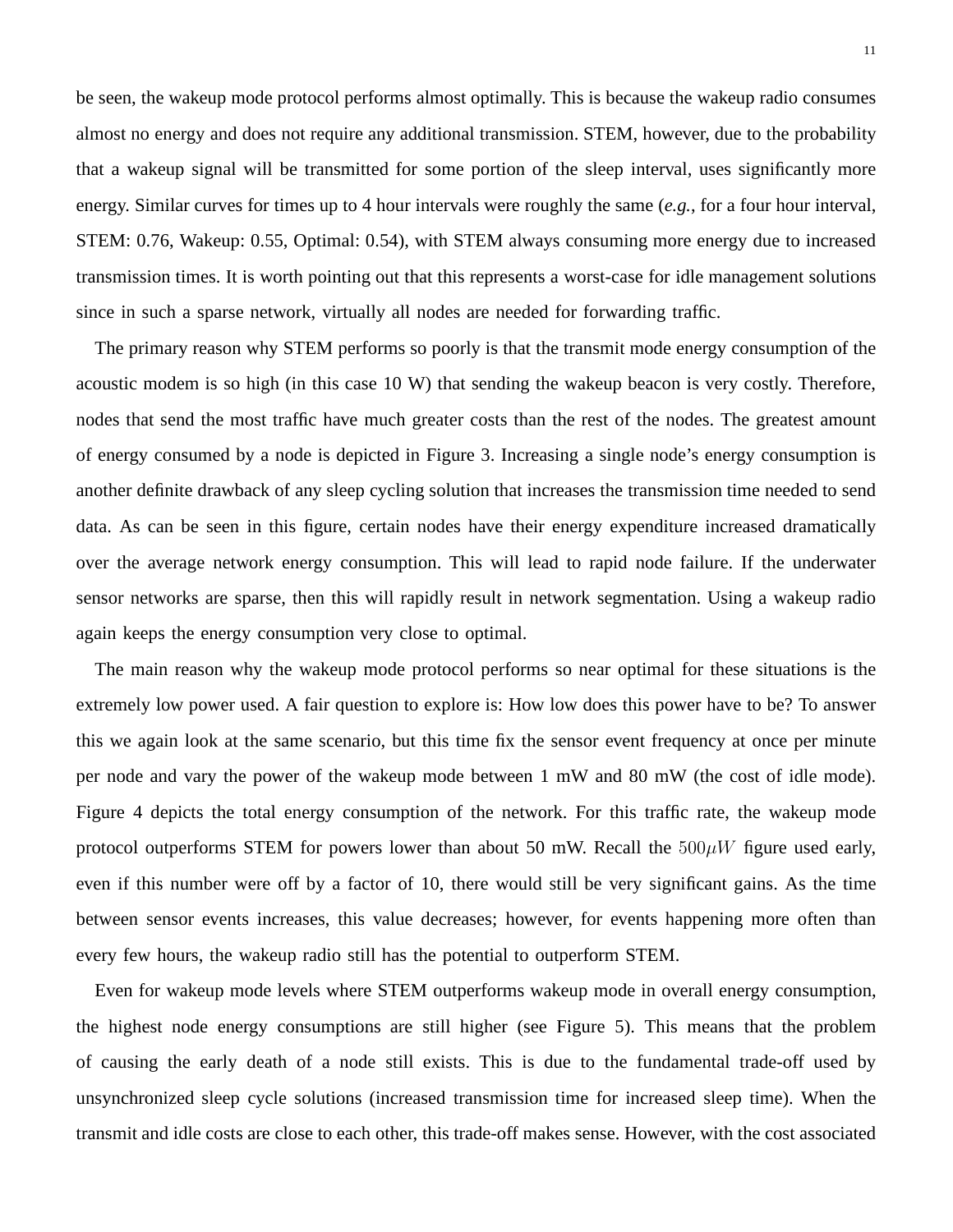with transmit power for acoustic modems, this trade-off causes the rapid energy drain of any node that needs to transmit. Furthermore, to accurately implement a solution like STEM, information about traffic generation rates is used to optimize the sleep cycle. This information may not be available in highly dynamic environments. The use of a wakeup mode avoids the need for such information, making the proposed solution more flexible and robust.

Added delay to transmission is another metric one could use to evaluate such schemes. The added delay is essentially the sum of the amounts of time that it takes to wake up each node along the path to the receiver. For wakeup modes, this time is constant with distance and is a function of the one-way transmit time for the wakeup signal to be received (this can be on the order of a second for long range acoustic signals) and the time it takes the hardware to power up to receive mode (on the order of microseconds). Because the propagation time is so long underwater, this delay is dominated by the signal propagation time which is given by the speed of sound and the distance the signal must travel. It is a fair assumption that this delay will always be under one second per hop in the network. However, for sleep cycling solutions, the delay added is both a function of the signal propagation time for the beacon to arrive plus the average beaconing time. Recall the average beacon time for STEM is given in Equation 1. If we want the inter-beacon time to be around one second, then the average delay added per hop to a packet will be 750 ms. This number is added to the propagation delay, which would be equal for both the wakeup mode and the sleep cycling solutions. Therefore, sleep cycling solutions also add more delay than wakeup modes and this delay is dependent on the amount of time the node attempt to spend sleeping.

## V. CONCLUSIONS AND FUTURE DIRECTIONS

This paper has examined how the differences between acoustic modems and radios affect the design of idle-time power management schemes. Because idle-time power management schemes that use asynchronous sleep cycling trade off increased transmission time for increased sleep time, their performance when faced with the extremely high transmit power costs in acoustic modems may be poor.

A possibility to implement an ultra-low power wakeup mode in acoustic modems would offer an alternative to idle-time sleep cycling. We show through simulation that for underwater sensor networks where the expected traffic generation is less than one packet per node per few hours, the wakeup mode will save energy over sleep cycling both in terms of total network energy consumed and in terms of the greatest energy consumption of a single node, thereby increasing the network lifetime by delaying the first node death.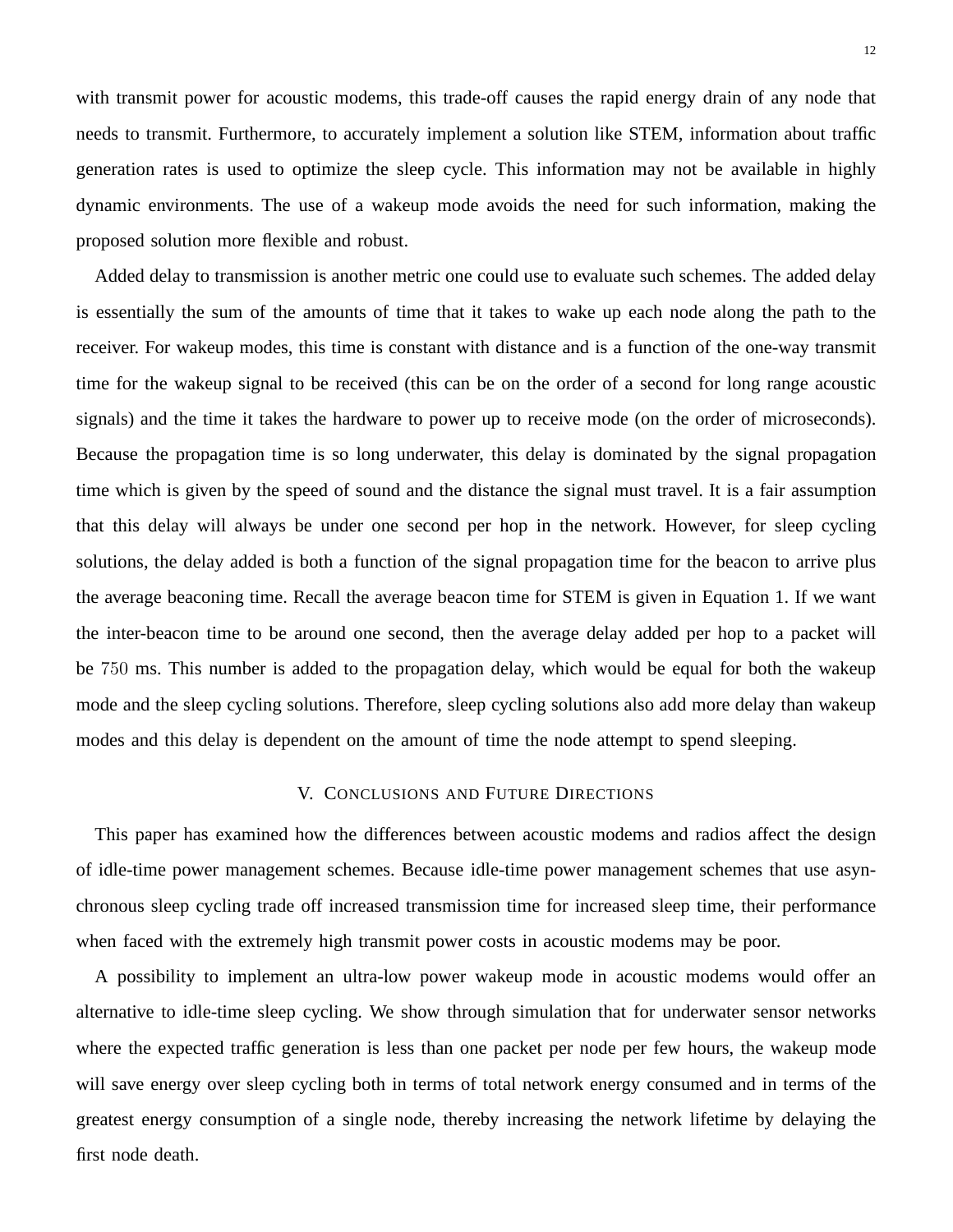We also show that for a range of costs of wakeup modes, the sleep cycling solutions still perform poorly. In fact, we show that the wakeup mode solution has the potential to perform almost as well as the ideal sleep cycle solution, depending on the wakeup mode cost. Additionally, there is work currently underway to provide wakeup modes consuming less then 10 mW, which would be sufficient to provide very good performance.

Future work includes analyzing network scenarios with much lower traffic rates (on the order of days) to find if there is a time when the sleep periods are long enough to cause sleep cycling to outperform wakeup modes; however such long sleep periods may require longer beacons or large guard times to avoid packet loss and may contain significant costs that would likely continue to outweigh their gains. For event driven networks, where traffic is very sparse except during times of certain events, it may be advisable to combine the techniques, using wakeup mode during times when the event rate is high. Methods of transitioning between modes without causing large delays for the first event recognition is the subject of such research.

#### **REFERENCES**

- [1] I. Akyildiz, D. Pompili, and T. Melodia, "Underwater acoustic sensor networks: Research challenges," *Elsevier's Ad Hoc Networks*, vol. 3, no. 3, 2005.
- [2] J. Heidemann, W. Ye, J. Willis, A. Syed, and Y. Li, "Research challenges and applications for underwater sensor networking," in *Proceedings of the IEEE Wireless Communications and Networkin Congerence*, 2006.
- [3] L. Bao and J. J. Garcia-Luna-Aceves, "Topology management in ad hoc networks," in *4th ACM International Symposium on Mobile Ad Hoc Networking and Computing (MobiHoc)*, 2003.
- [4] A. Cerpa and D. Estrin, "ASCENT: Adaptive self-configuring sensor networks topologies," in *IEEE INFOCOM*, 2002.
- [5] B. Chen, K. Jamieson, H. Balakrishnan, and R. Morris, "Span: An energy-efficient coordination algorithm for topology maintenance in ad hoc wireless networks," in *7th Annual International Conference on Mobile Computing and Networking (MobiCom)*, 2001.
- [6] R. Kravets and P. Krishnan, "Power management techniques for mobile communication," in *Proc. Fourth ACM International Conference on Mobile Computing and Networking (MOBICOM'98)*, 1998.
- [7] C. Schurgers, V. Tsiatsis, S. Ganeriwal, and M. Srivastava, "Topology management for sensor networks: Exploiting latency and density," in *3rd ACM International Symposium on Mobile Ad Hoc Networking and Computing (MobiHoc)*, 2002.
- [8] C. Sengul and R. Kravets, "Conserving energy with on-demand topology management," in *Second IEEE International Conference on Mobile Ad Hoc and Sensor Systems (MASS)*, November 2005.
- [9] J. Wu, F. Dai, M. Gao, and I. Stojmenovic, "On calculating power-aware connected dominating sets for efficient routing in ad hoc wireless networks," *KICS Journal of Communications and Networks*, vol. 4, no. 1, 2002.
- [10] Y. Xu, J. Heidemann, and D. Estrin, "Geography-informed energy conservation for ad hoc routing," in *7th Annual International Conference on Mobile Computing and Networking (MobiCom)*, 2001.
- [11] R. Zheng and R. Kravets, "On-demand power management for ad hoc networks," in *IEEE INFOCOM*, 2003.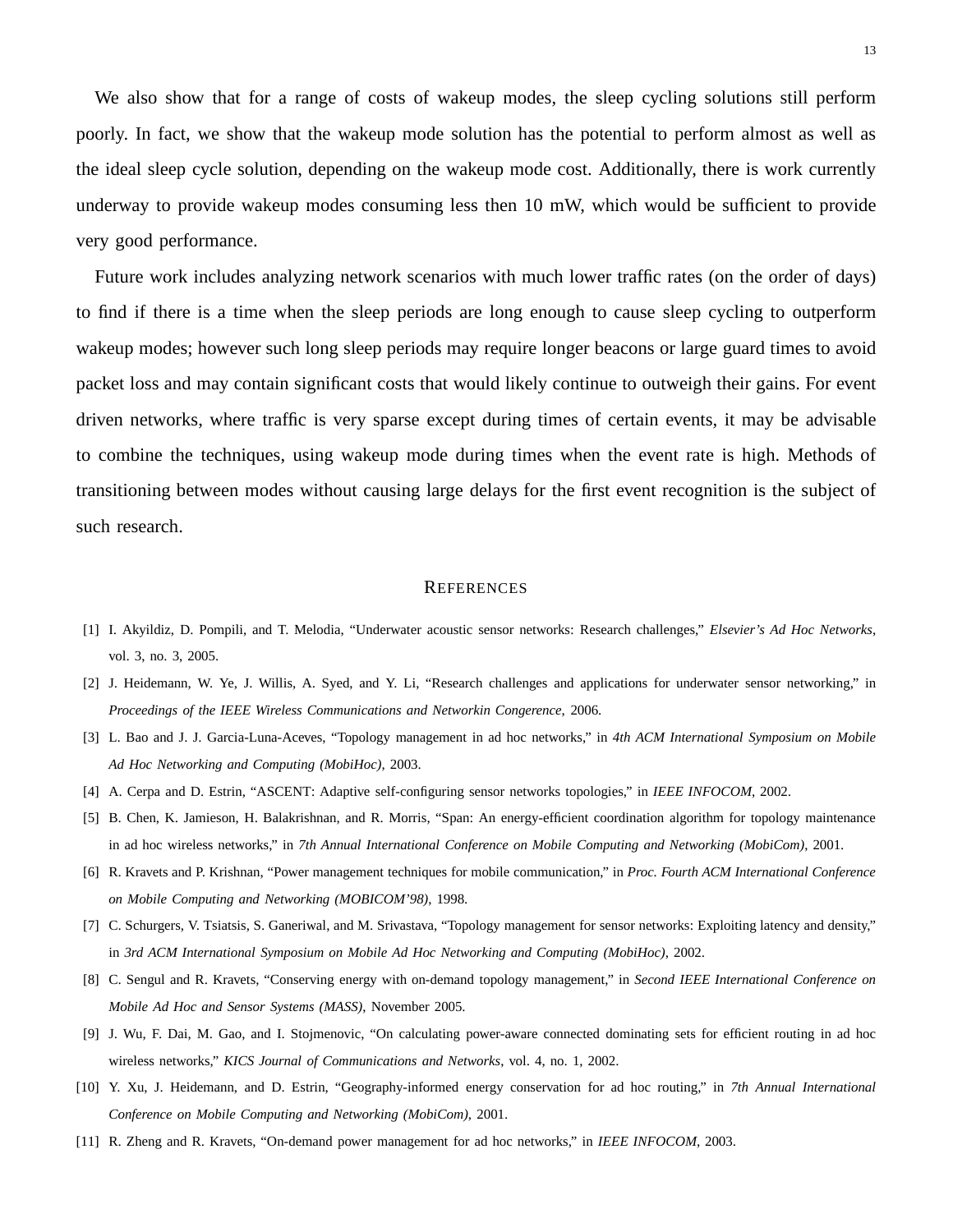- [12] Cisco, "Cisco Aironet 350 client data sheet," http://www.cisco.com/.
- [13] A. F. Harris III and R. Kravets, "Pincher: A power-saving wireless communication protocol," University of Illinois at Urbana-Champaign, Tech. Rep. UIUCDCS-R-2003-2368, 2003.
- [14] D. Qiao, S. Choi, A. Jain, and K. G. Shin, "Miser: An optimal low-energy transmission strategy for ieee 802.11a/h," in *Mobicom*, 2003.
- [15] W. Ye, J. Heidemann, and D. Estrin, "An energy-efficient MAC protocol for wireless sensor networks," in *IEEE INFOCOM*, 2002.
- [16] M. Zorzi and R. Rao, "Geographic Random Forwarding (GeRaF) for Ad Hoc and Sensor Networks: Multihop Performance," *IEEE Transactions on Mobile Computing*, vol. 2, no. 4, pp. 349–365, 2003.
- [17] C. F. Chiasserini and R. R. Rao, "Combining paging with dynamic power management," in *IEEE INFOCOM*, 2001.
- [18] J. Rabaey, J. Ammer, J. L. da Silva Jr., and D. Patel, "PicoRadio: ad-hoc wireless networking of ubiquitous low-energy sensor/monitor nodes," in *IEEE Computer Society Annual Workshop on VLSI (WVLSI'00)*, 2000.
- [19] E. Shih, P. Bahl, and M. J. Sinclair, "Wake on wireless: An event driven energy saving strategy of battery operated devices," in *8th Annual International Conference on Mobile Computing and Networking (MobiCom)*, 2002.
- [20] Teledyne, "Teledyne-benthos modem," http://www.rdinstruments.com/nemo.
- [21] I. Link-Quest, "Link-quest modem," http://www.link-quest.com/html/models1.htm.
- [22] L. Freitag, M. Grund, S. Singh, J. Partan, P. Koski, and K. Ball, "The WHOI micro-modem: An acoustic communications and navigation system for multiple platforms," http://www.whoi.edu, 2005.
- [23] M. Molins and M. Stojanovic, "Slotted FAMA: a MAC protocol for underwater acoustic networks," in *Proc. IEEE Oceans Conference*, 2006.
- [24] M. Stojanovic, "Optimization of a data link protocol for underater acoustic networks," in *Proc. IEEE Oceans Conference*, 2005.
- [25] ns2 Network Simulator, http://www.isi.edu/nsnam/ns/.
- [26] A. F. Harris and M. Zorzi, "Modeling the underwater acoustic channel in ns2," in *ACM International Workshop on Network Simulation Tools (NSTools)*, 2007.
- [27] C. Intanagonwiwat, R. Govindan, and D. Estrin, "Directed diffusion: A scalable and robust communication paradigm for sensor networks," in *MobiCom*, 2000.
- [28] J.-R. Jiang, Y.-C. Tseng, C.-S. Hsu, and T.-H. Lai, "Quorum-based asynchronous power-saving protocols for IEEE 802.11 ad hoc networks," in *International Conference on Parallel Processing (ICPP)*, 2003.
- [29] XBOW, "2nd generation micamote," http://www.xbow.com.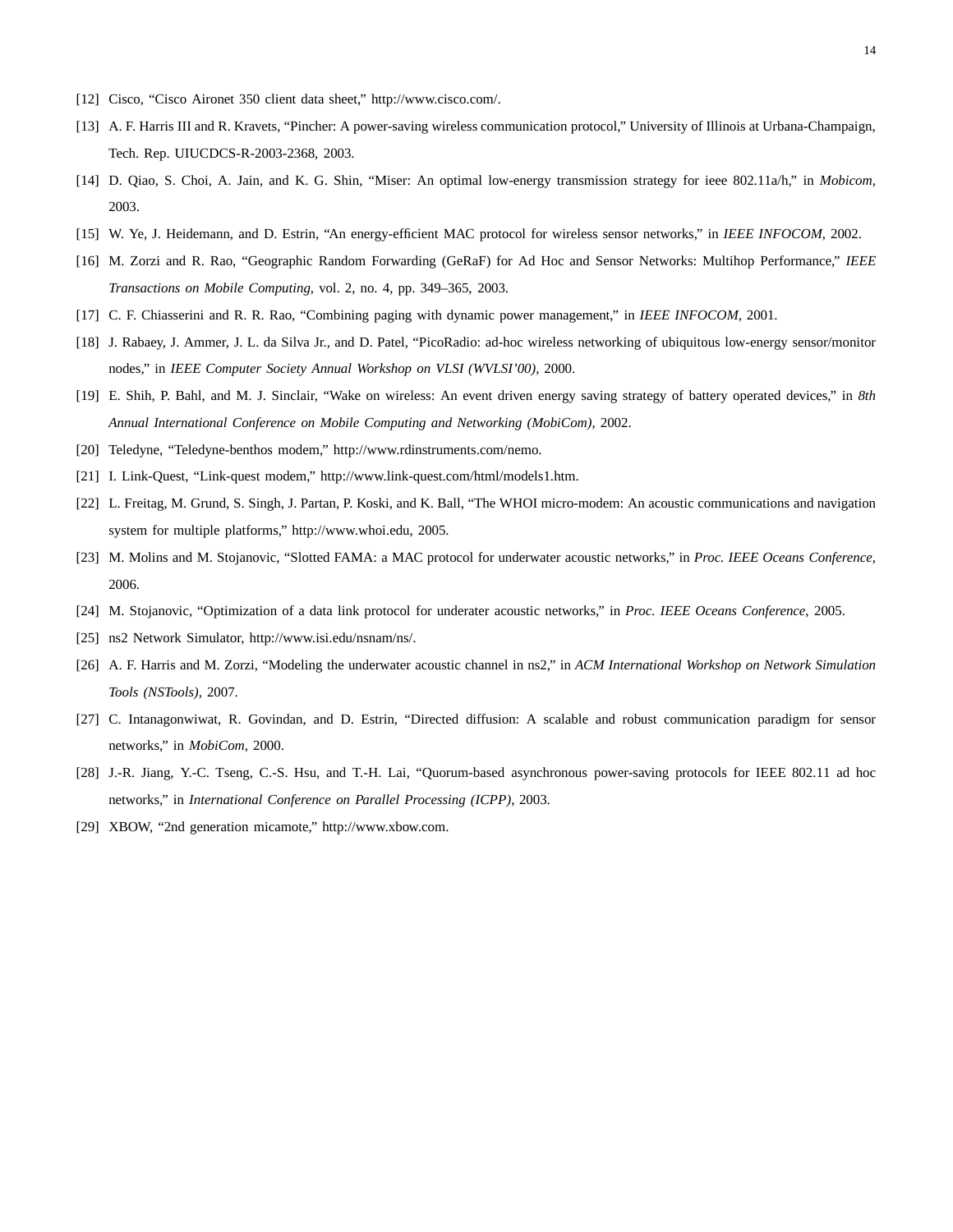

# Fig. 1. Sleep cycle

| Card                    | Transmit 1 | Receive | Idle  | Sleep |
|-------------------------|------------|---------|-------|-------|
| Cisco Aironet [12]      | 2240       | 1350    | 1350  | 75    |
| Cabletron [5]           | 1400       | 1000    | 830   | 130   |
| Orinoco <sup>[28]</sup> | 1400       | 950     | 805   | 60    |
| Mica Mote [29]          | 81         | 30      | 30    | 0.003 |
| Monolithics [7]         | 14.88      | 12.50   | 12.36 | 0.016 |

TABLE I POWER LEVELS (MW) FOR INTERFACE MODES

|                      | Transmit   Receive   Sleep |     |
|----------------------|----------------------------|-----|
| Current $(mA)$   2.4 |                            | 0.6 |
| Power (mW)           |                            | 2.0 |

TABLE II POWER LEVELS FOR THE MINIBRICK

| l Transmit        | Full Recy   Low Recy   Idle |                 |
|-------------------|-----------------------------|-----------------|
| $10 W - 50 W$ 3 W | $80 \text{ mW}$             | $80 \text{ mW}$ |

TABLE III POWER LEVELS FOR THE WHOI MICRO MODEM [7]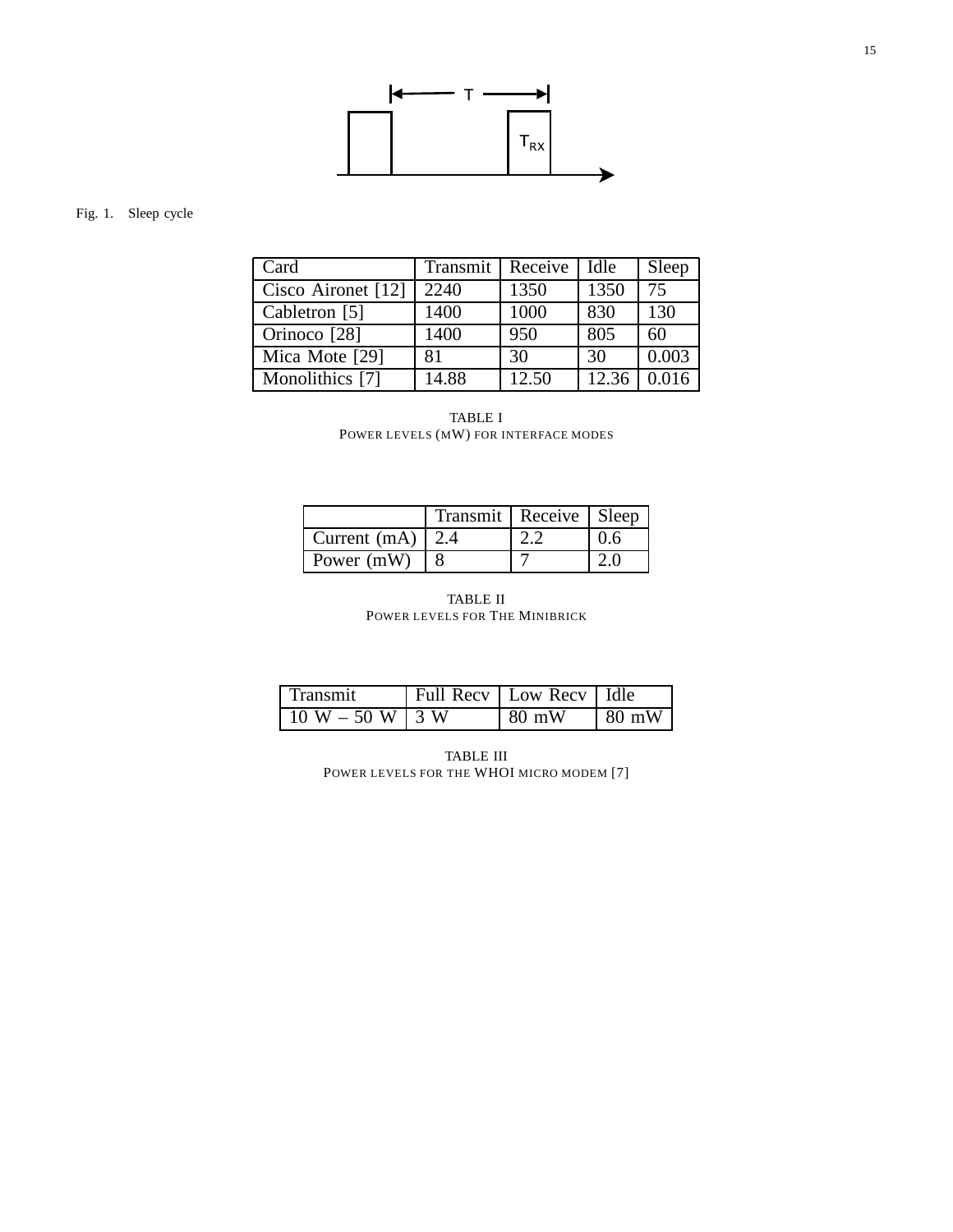

Fig. 2. Total energy consumption of the network vs. traffic generation interval



Fig. 3. Highest energy consumption of a node vs. traffic generation interval



Fig. 4. Total energy consumption of network vs. wakeup mode cost